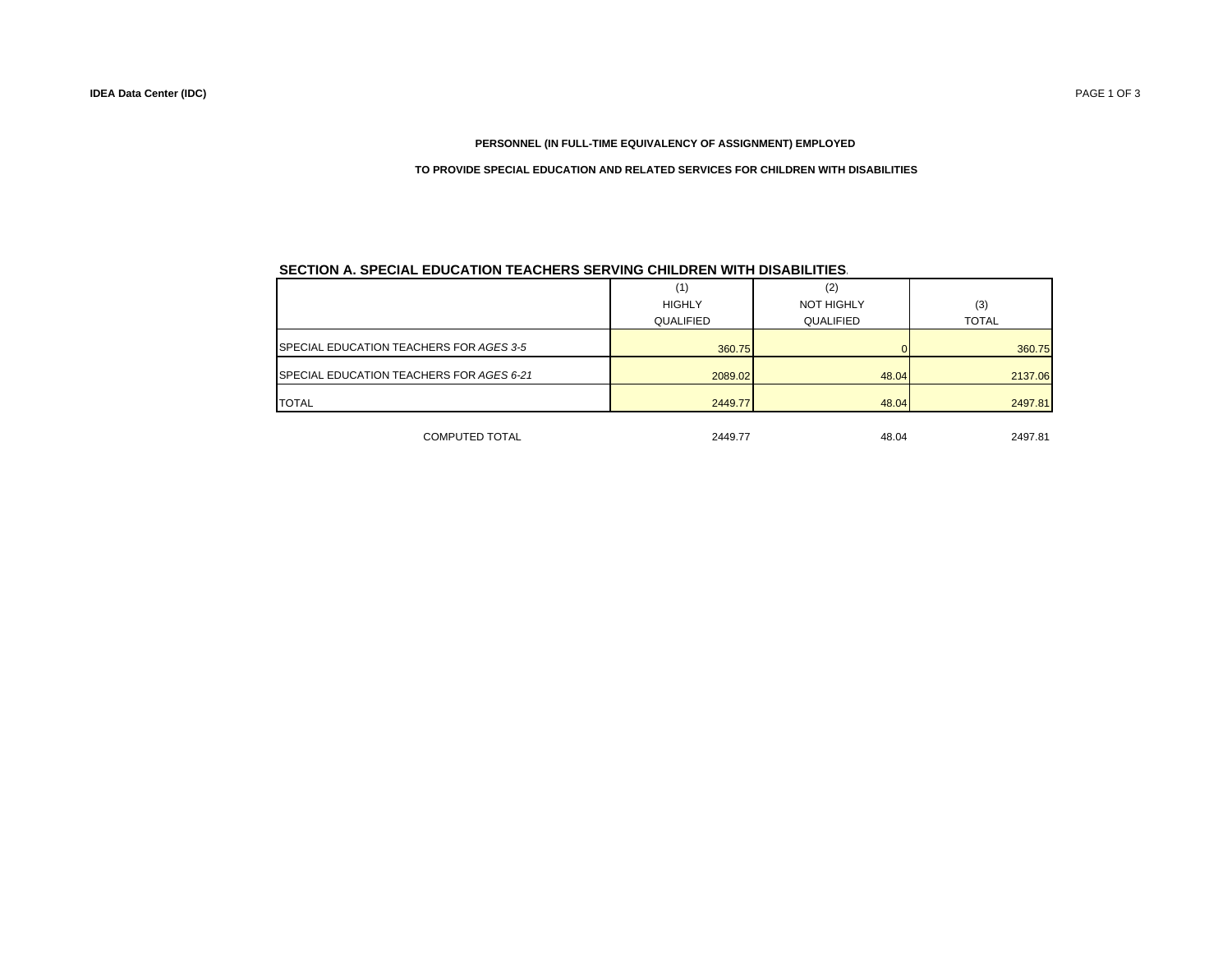## **PERSONNEL (IN FULL-TIME EQUIVALENCY OF ASSIGNMENT) EMPLOYED**

## **TO PROVIDE SPECIAL EDUCATION AND RELATED SERVICES FOR CHILDREN WITH DISABILITIES**

| SECTION B. SPECIAL EDUCATION PARAPROFESSIONALS SERVING CHILDREN WITH DISABILITIES. |  |  |  |  |  |  |
|------------------------------------------------------------------------------------|--|--|--|--|--|--|
|                                                                                    |  |  |  |  |  |  |

|                                                           |           |               | (3)          |  |
|-----------------------------------------------------------|-----------|---------------|--------------|--|
|                                                           | QUALIFIED | NOT QUALIFIED | <b>TOTAL</b> |  |
|                                                           |           |               |              |  |
| <b>ISPECIAL EDUCATION PARAPROFESSIONALS FOR AGES 3-5</b>  | 304.78    |               | 310.78       |  |
| <b>ISPECIAL EDUCATION PARAPROFESSIONALS FOR AGES 6-21</b> | 2643.59   | 62.1          | 2705.69      |  |
| <b>TOTAL</b>                                              | 2948.37   | 68.1          | 3016.47      |  |
|                                                           |           |               |              |  |

COMPUTED TOTAL

2948.37 68.1 3016.47